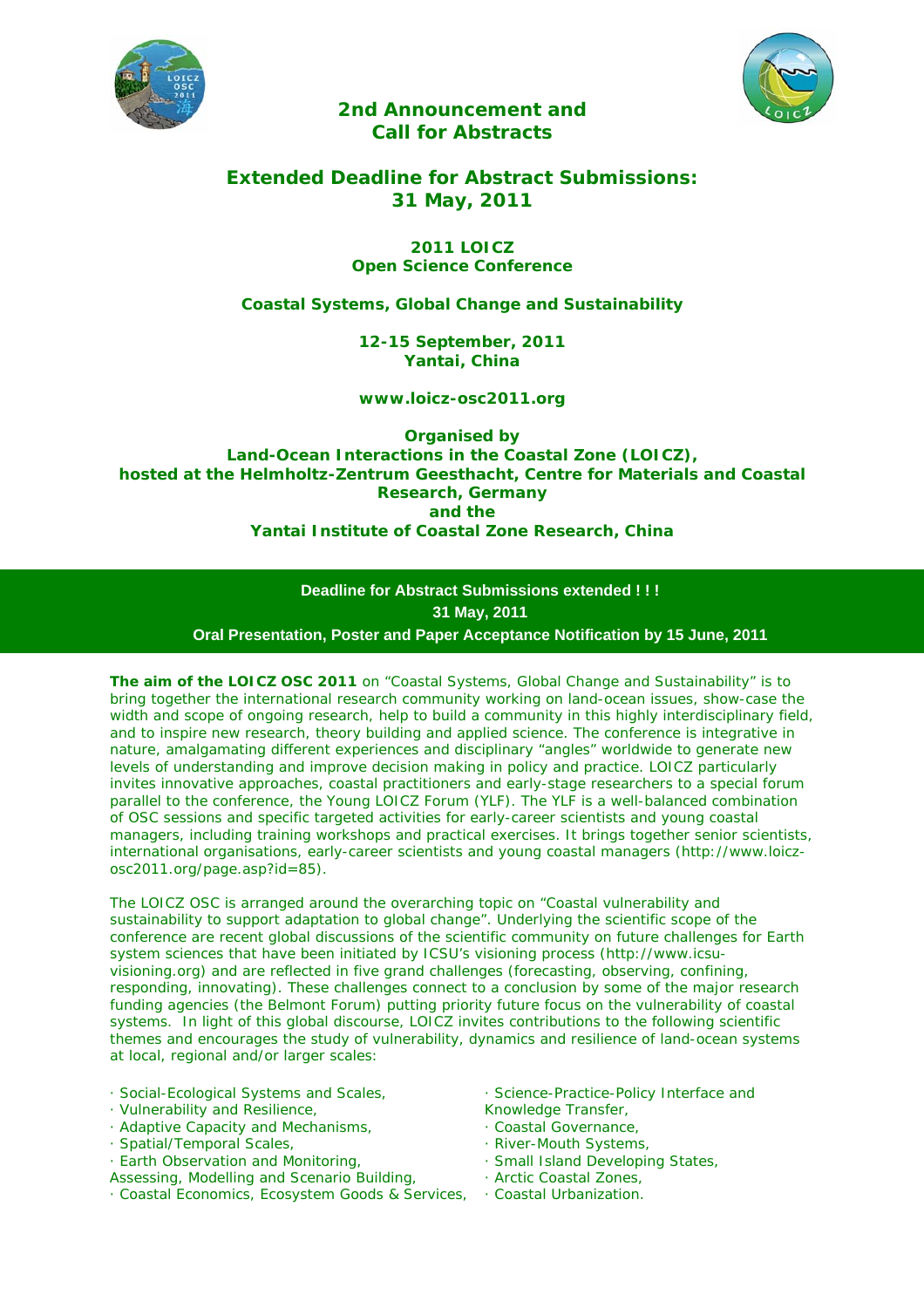## **Session Outline in detail (status, 21 April, 2011)**

#### *Track A: Social-Ecological Systems and Scales*

A1: Linking Regional Dynamics in Coastal and Marine Social-ecological Systems to Global Sustainability: M. Glaser & B. Glaeser

A2: Arctic Coastal Processes, Peoples and Societies (Physical, Ecological and Socio-Economic Perspectives): J.N. Larsen & V. Rachold (Launching Session for future LOICZ Research Hotspot)

A3: Changing Land Use in the Coast: Present and Future: M. Yamamuro

A4: Small Island Developing States: B.M.W. Ratter & D.L. Forbes (Launching session for future LOICZ Research Hotspot)

A5: Marine Spatial Planning: Challenges, Constraints and Opportunities: A. Kannen

A6: Ecosystem Goods and Services and Environmental Economics: J. Roy

A7: Coastal and Marine Sectors: Managing Change: V. Cummins, A. M. O'Hagan & V. O'Donnell

#### *Track B: Fluxes and Biogeochemistry*

B1: Nutrient Accounting in Coastal Waters and Watersheds: D. Swaney

B2: Catchment-Estuary – Nature and Human Interaction: Z. Chen & Y. Saito

B3: Observation, Monitoring and Modeling: R. Laane & F. Colijn

B4: Estuarine and Coastal Ecohydrology: E. Wolanski & L. Chicharo

B5: Eutrophication, Hypoxia and Algal Blooms: A. Newton & S. Shumway

B6: Coastal Biogeochemical Cycles and Climate Change: S. Seitzinger & C.T.A. Chen

#### *Track C: Coastal Vulnerability and Governance*

C1: The Governance Dimensions of Global Change in Coastal Ecosystems: S. Olsen

C2: Megacities and Resilience in the Coastal Zone: M. Pelling & B. Glavovic (Launching Session for future LOICZ Research Hotspot)

C3: Coastal Hazards, Vulnerability, and Adaptation: B. Glavovic & R. Ramesh

C4: Bridging the Science-Policy Gap: T. Carruthers & D. Bailly

C5: The Impact of Large Scale Urbanization to Regional Monsoon Climate: L. Ai (Organized by MAIRS)

C6: Risk Governance for very large-scale Coastal Disasters in Asia: Q. Ye (Organized by IRG)

#### *Track D: Case studies and Method Application*

D1: Plant biodiversity in coastal zone area and intensive utilization: S. Qin, Sung-Min Boo & P. Ang

D2: Case studies of long term change or stability in coastal ecosystems: J. Keesing & P. Thompson

D3: Coastal eco-environments from a microbial perspective: C. Dupuy & J. Gong

D4: The application of remote sensing and GIS in coastal zone: M. Lynch & C. Zhou

D5: The application of isotope to track pollution source from land to ocean: P. Richard & J. Zhang

D6: Climate Extremes and Carbon Biogeochemistry in Large-River Delta-Front Estuaries: M. Dai, T.S. Bianchi & J. Gan

D7: Estuaries and Coastal Seas: Interactions, Fronts and Climate: D. Wang, W. Gong & I.M. Belkin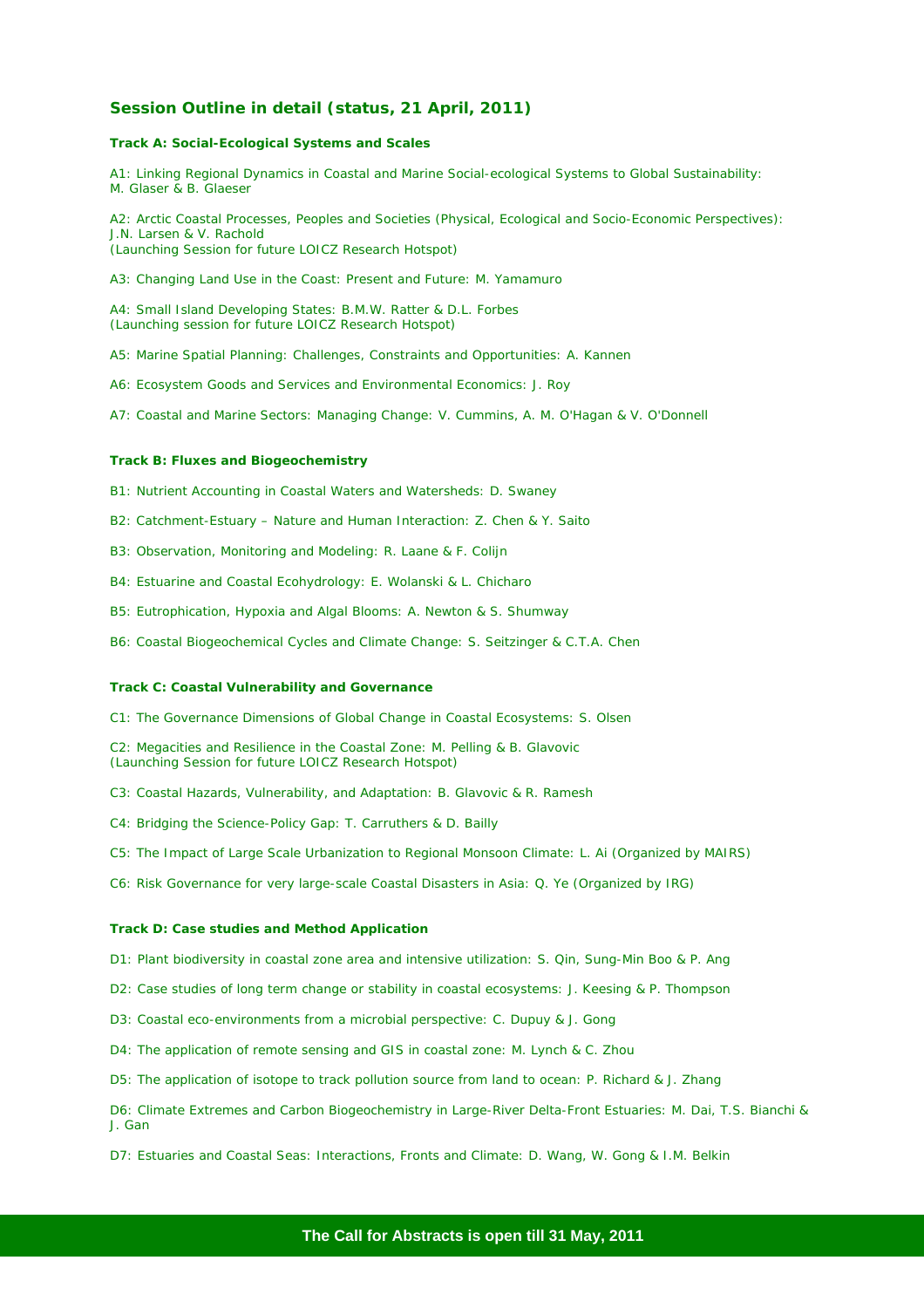## **We welcome**

- Oral presentations: that feature state-of-the-art science, practical experience, and advanced decision making and governance;
- Posters: that illustrate coastal research and practical applications addressing the OSC themes.

## **Process of Submission**

All submissions will be subject to a double-blind review process, and will be published in an edited collection of the conference proceedings, which will be distributed at no additional costs to registrants at the OSC. Authors are invited to submit abstracts, preferably in MS Word. Abstracts are also required for poster presentations.

#### **For instructions please visit:**

#### **http://www.loicz-osc2011.org/page.asp?id=77**

All authors are kindly required to indicate the thematic session to check their presentation oral or poster contributes. This information must be provided during the upload procedure of the abstract submission.

### **Please submit abstract online at the conference website:**

#### **http://www.loicz-osc2011.org/submission/guide.asp.**

## **Process of Selection**

Session conveners and co-conveners supported by the international scientific organising committee will evaluate abstracts based on scientific quality and relevance. Conveners and co-conveners will notify authors of the acceptance of their submission and whether the presentation will be preferred in oral or poster format. Submissions received after the deadline will not be considered unless an extension has been granted by the conference organisers.

Please feel encouraged to forward this Announcement to other interested parties.

#### **Important Dates:**

**Online Registration: open | Abstract and paper submission: open till 31 May, 2011 | Session proposals: closed Oral presentation, poster and paper acceptance notification: 1 July, 2011** 

## **International Scientific Committee**

#### **Denis Bailly**

Institut Universitaire Européen de la Mer, Centre IFREMER de Bretagne, Université de Bretagne Occidentale, Brest, France

#### **Kate Brown**

University of East Anglia, Faculty of Social Sciences, UK

#### **Loke Ming Chou**

Department of Biological Sciences, National University of Singapore, Singapore

#### **Mike Elliot**

Institute of Estuarine and Coastal Sciences, Hull, United Kingdom

#### **Jan Harff**

Institute of Marine and Coastal Sciences, University of Szczecin, Poland

#### **Huasheng Hong**

State Key Laboratory of Marine Environmental Science, Xiamen University, China